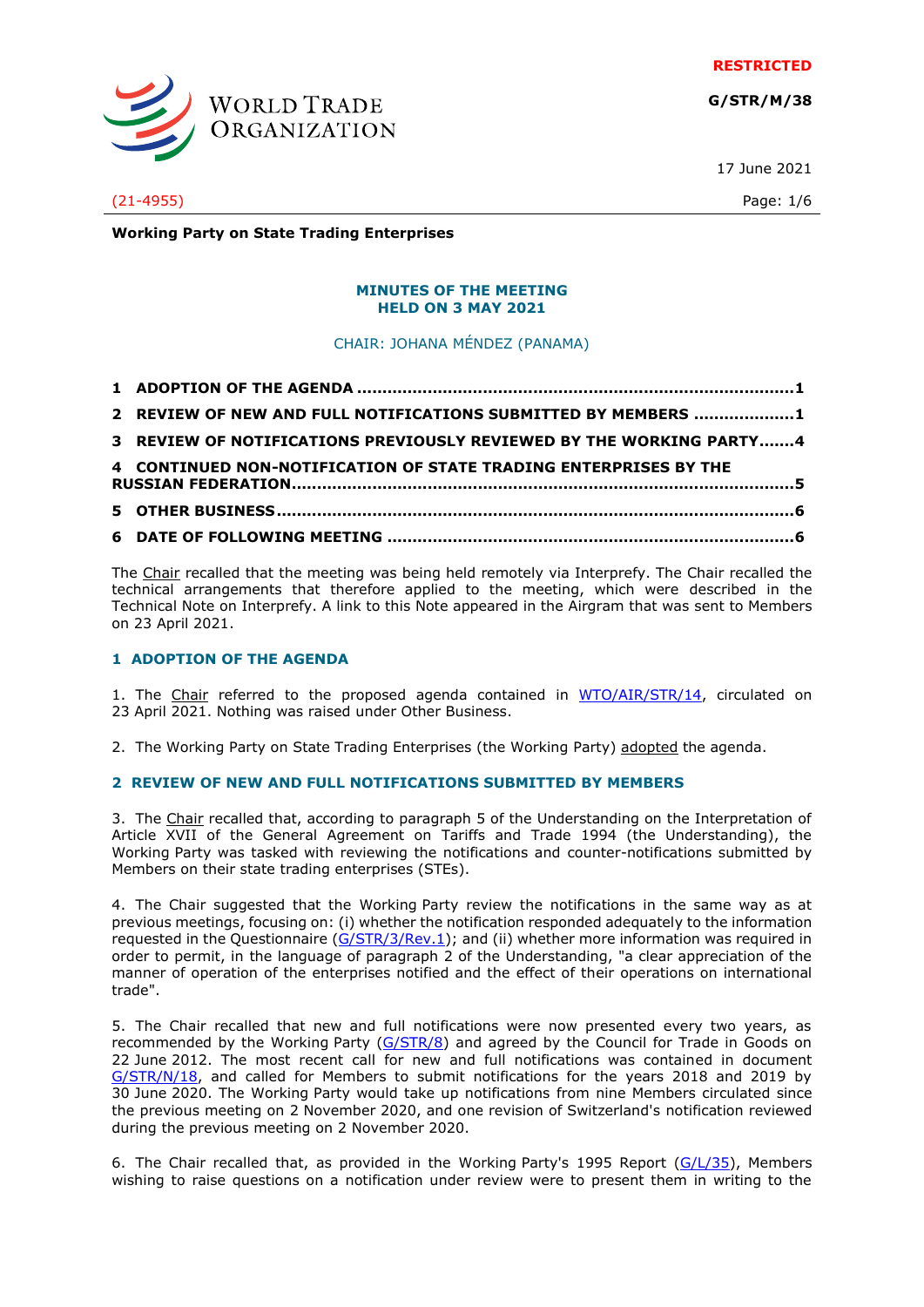notifying delegation and to the Secretariat at the latest three weeks before the meeting, and responses were also to be presented in writing in advance of the meeting. The Chair also reminded Members asking questions not already sent in writing that, if they wished to receive a written response, they would have to follow up by submitting their questions in writing to the Member concerned, with a copy to the Secretariat for circulation.

7. No questions were posed and no comments were made regarding the following notifications: **Australia** [\(G/STR/N/18/AUS\)](https://docs.wto.org/dol2fe/Pages/FE_Search/FE_S_S006.aspx?MetaCollection=WTO&SymbolList=%22G%2fSTR%2fN%2f18%2fAUS%22+OR+%22G%2fSTR%2fN%2f18%2fAUS%2f*%22&Serial=&IssuingDateFrom=&IssuingDateTo=&CATTITLE=&ConcernedCountryList=&OtherCountryList=&SubjectList=&TypeList=&FullTextHash=371857150&ProductList=&BodyDescriptionList=&OrganizationList=&ArticleList=&Contents=&CollectionList=&RestrictionTypeName=&PostingDateFrom=&PostingDateTo=&DerestrictionDateFrom=&DerestrictionDateTo=&ReferenceList=&Language=ENGLISH&SearchPage=FE_S_S001&ActiveTabIndex=0&HSClassificationList=&ServicesClassificationList=&EnvironmentClassificationList=&ICSClassificationList=&ICSClassificationDescList:EnvironmentClassificationDescList:ServicesClassificationDescList:HSClassificationDescList=&languageUIChanged=true); **Chile** [\(G/STR/N/18/CHL\)](https://docs.wto.org/dol2fe/Pages/FE_Search/FE_S_S006.aspx?MetaCollection=WTO&SymbolList=%22G%2fSTR%2fN%2f18%2fCHL%22+OR+%22G%2fSTR%2fN%2f18%2fCHL%2f*%22&Serial=&IssuingDateFrom=&IssuingDateTo=&CATTITLE=&ConcernedCountryList=&OtherCountryList=&SubjectList=&TypeList=&FullTextHash=371857150&ProductList=&BodyDescriptionList=&OrganizationList=&ArticleList=&Contents=&CollectionList=&RestrictionTypeName=&PostingDateFrom=&PostingDateTo=&DerestrictionDateFrom=&DerestrictionDateTo=&ReferenceList=&Language=ENGLISH&SearchPage=FE_S_S001&ActiveTabIndex=0&HSClassificationList=&ServicesClassificationList=&EnvironmentClassificationList=&ICSClassificationList=&ICSClassificationDescList:EnvironmentClassificationDescList:ServicesClassificationDescList:HSClassificationDescList=&languageUIChanged=true); **Costa Rica** [\(G/STR/N/18/CRI\)](https://docs.wto.org/dol2fe/Pages/FE_Search/FE_S_S006.aspx?MetaCollection=WTO&SymbolList=%22G%2fSTR%2fN%2f18%2fCRI%22+OR+%22G%2fSTR%2fN%2f18%2fCRI%2f*%22&Serial=&IssuingDateFrom=&IssuingDateTo=&CATTITLE=&ConcernedCountryList=&OtherCountryList=&SubjectList=&TypeList=&FullTextHash=371857150&ProductList=&BodyDescriptionList=&OrganizationList=&ArticleList=&Contents=&CollectionList=&RestrictionTypeName=&PostingDateFrom=&PostingDateTo=&DerestrictionDateFrom=&DerestrictionDateTo=&ReferenceList=&Language=ENGLISH&SearchPage=FE_S_S001&ActiveTabIndex=0&HSClassificationList=&ServicesClassificationList=&EnvironmentClassificationList=&ICSClassificationList=&ICSClassificationDescList:EnvironmentClassificationDescList:ServicesClassificationDescList:HSClassificationDescList=&languageUIChanged=true); **Kazakhstan** [\(G/STR/N/18/KAZ\)](https://docs.wto.org/dol2fe/Pages/FE_Search/FE_S_S006.aspx?MetaCollection=WTO&SymbolList=%22G%2fSTR%2fN%2f18%2fKAZ%22+OR+%22G%2fSTR%2fN%2f18%2fKAZ%2f*%22&Serial=&IssuingDateFrom=&IssuingDateTo=&CATTITLE=&ConcernedCountryList=&OtherCountryList=&SubjectList=&TypeList=&FullTextHash=371857150&ProductList=&BodyDescriptionList=&OrganizationList=&ArticleList=&Contents=&CollectionList=&RestrictionTypeName=&PostingDateFrom=&PostingDateTo=&DerestrictionDateFrom=&DerestrictionDateTo=&ReferenceList=&Language=ENGLISH&SearchPage=FE_S_S001&ActiveTabIndex=0&HSClassificationList=&ServicesClassificationList=&EnvironmentClassificationList=&ICSClassificationList=&ICSClassificationDescList:EnvironmentClassificationDescList:ServicesClassificationDescList:HSClassificationDescList=&languageUIChanged=true); and **Switzerland** [\(G/STR/N/18/CHE/Rev.1\)](https://docs.wto.org/dol2fe/Pages/FE_Search/FE_S_S006.aspx?MetaCollection=WTO&SymbolList=%22G%2fSTR%2fN%2f18%2fCHE%2fRev.1%22+OR+%22G%2fSTR%2fN%2f18%2fCHE%2fRev.1%2f*%22&Serial=&IssuingDateFrom=&IssuingDateTo=&CATTITLE=&ConcernedCountryList=&OtherCountryList=&SubjectList=&TypeList=&FullTextHash=371857150&ProductList=&BodyDescriptionList=&OrganizationList=&ArticleList=&Contents=&CollectionList=&RestrictionTypeName=&PostingDateFrom=&PostingDateTo=&DerestrictionDateFrom=&DerestrictionDateTo=&ReferenceList=&Language=ENGLISH&SearchPage=FE_S_S001&ActiveTabIndex=0&HSClassificationList=&ServicesClassificationList=&EnvironmentClassificationList=&ICSClassificationList=&ICSClassificationDescList:EnvironmentClassificationDescList:ServicesClassificationDescList:HSClassificationDescList=&languageUIChanged=true).

8. Regarding the notification of **Brazil** [\(G/STR/N/18/BRA\)](https://docs.wto.org/dol2fe/Pages/FE_Search/FE_S_S006.aspx?MetaCollection=WTO&SymbolList=%22G%2fSTR%2fN%2f18%2fBRA%22+OR+%22G%2fSTR%2fN%2f18%2fBRA%2f*%22&Serial=&IssuingDateFrom=&IssuingDateTo=&CATTITLE=&ConcernedCountryList=&OtherCountryList=&SubjectList=&TypeList=&FullTextHash=371857150&ProductList=&BodyDescriptionList=&OrganizationList=&ArticleList=&Contents=&CollectionList=&RestrictionTypeName=&PostingDateFrom=&PostingDateTo=&DerestrictionDateFrom=&DerestrictionDateTo=&ReferenceList=&Language=ENGLISH&SearchPage=FE_S_S001&ActiveTabIndex=0&HSClassificationList=&ServicesClassificationList=&EnvironmentClassificationList=&ICSClassificationList=&ICSClassificationDescList:EnvironmentClassificationDescList:ServicesClassificationDescList:HSClassificationDescList=&languageUIChanged=true), the United States expressed its strong interest in ensuring that WTO Members complied with their notification obligations in the Working Party. The United States recalled that, as stated in previous meetings of the Working Party, it had reason to believe that Brazil had failed to notify several STEs since 1997. Since these concerns were first raised, the United States had met several times with Brazil to discuss this issue, and Brazil and the United States were able to agree that the National Supply Company (CONAB) was to be notified. The United States welcomed this notification from Brazil as a positive first step towards bringing Brazil into compliance with its notification obligations. However, the United States expressed concern that there were still several entities that Brazil should notify to the Working Party. The United States indicated that it would continue to discuss this with Brazil. The United States also expressed concern that Brazil's most recent notification only covered the 2018-2019 period. The United States asked Brazil if it also intended to provide notifications for earlier periods, recognizing that there may be requirements that limit the periods for which CONAB may be able to provide information. The United States continued to hope that the issue could be resolved through bilateral discussions but indicated that if a resolution could not be found soon, the United States might need to file a counter-notification with the Working Party.

9. Brazil thanked the United States for its interest, indicating that a new exhaustive STE review process is under way, involving consultations with the supervisory MME, MAPA, and MCTIC ministries, regulatory agencies, ANP and ANEEL, and concerned entities under review. Excluding its review of CONAB, Brazil informed the Working Party that it maintained no other STEs, as reflected in its 2016 and 2018 notifications. Brazil additionally stressed that CONAB did not have exclusive rights or privileges and had not engaged in commercial foreign trade since 1997, and instead it limited its external activities to providing assistance under the World Food Programme (WFP). Brazil indicated that this activity had been notified within the framework of the Agreement on Agriculture. Brazil continued to assess the feasibility of making further notifications covering the 1997-2013 period, taking into account changes to Brazil's domestic legal framework, and the legal status and function of concerned entities. Brazil also indicated that its 2016 notification was not intended to cover prior years dating back to 1997, and that it was open to further discussions.

10. Regarding the notifications of **Guatemala** [\(G/STR/N/15/GTM -](https://docs.wto.org/dol2fe/Pages/FE_Search/FE_S_S006.aspx?MetaCollection=WTO&SymbolList=%22G%2fSTR%2fN%2f15%2fGTM%22+OR+%22G%2fSTR%2fN%2f15%2fGTM%2f*%22&Serial=&IssuingDateFrom=&IssuingDateTo=&CATTITLE=&ConcernedCountryList=&OtherCountryList=&SubjectList=&TypeList=&FullTextHash=371857150&ProductList=&BodyDescriptionList=&OrganizationList=&ArticleList=&Contents=&CollectionList=&RestrictionTypeName=&PostingDateFrom=&PostingDateTo=&DerestrictionDateFrom=&DerestrictionDateTo=&ReferenceList=&Language=ENGLISH&SearchPage=FE_S_S001&ActiveTabIndex=0&HSClassificationList=&ServicesClassificationList=&EnvironmentClassificationList=&ICSClassificationList=&ICSClassificationDescList:EnvironmentClassificationDescList:ServicesClassificationDescList:HSClassificationDescList=&languageUIChanged=true) G/STR/N/16/GTM - [G/STR/N/17/GTM -](https://docs.wto.org/dol2fe/Pages/FE_Search/FE_S_S006.aspx?MetaCollection=WTO&SymbolList=%22G%2fSTR%2fN%2f15%2fGTM%22+OR+%22G%2fSTR%2fN%2f15%2fGTM%2f*%22&Serial=&IssuingDateFrom=&IssuingDateTo=&CATTITLE=&ConcernedCountryList=&OtherCountryList=&SubjectList=&TypeList=&FullTextHash=371857150&ProductList=&BodyDescriptionList=&OrganizationList=&ArticleList=&Contents=&CollectionList=&RestrictionTypeName=&PostingDateFrom=&PostingDateTo=&DerestrictionDateFrom=&DerestrictionDateTo=&ReferenceList=&Language=ENGLISH&SearchPage=FE_S_S001&ActiveTabIndex=0&HSClassificationList=&ServicesClassificationList=&EnvironmentClassificationList=&ICSClassificationList=&ICSClassificationDescList:EnvironmentClassificationDescList:ServicesClassificationDescList:HSClassificationDescList=&languageUIChanged=true) G/STR/N/18/GTM), **Israel** [\(G/STR/N/17/ISR](https://docs.wto.org/dol2fe/Pages/FE_Search/FE_S_S006.aspx?MetaCollection=WTO&SymbolList=%22G%2fSTR%2fN%2f17%2fISR%22+OR+%22G%2fSTR%2fN%2f17%2fISR%2f*%22&Serial=&IssuingDateFrom=&IssuingDateTo=&CATTITLE=&ConcernedCountryList=&OtherCountryList=&SubjectList=&TypeList=&FullTextHash=371857150&ProductList=&BodyDescriptionList=&OrganizationList=&ArticleList=&Contents=&CollectionList=&RestrictionTypeName=&PostingDateFrom=&PostingDateTo=&DerestrictionDateFrom=&DerestrictionDateTo=&ReferenceList=&Language=ENGLISH&SearchPage=FE_S_S001&ActiveTabIndex=0&HSClassificationList=&ServicesClassificationList=&EnvironmentClassificationList=&ICSClassificationList=&ICSClassificationDescList:EnvironmentClassificationDescList:ServicesClassificationDescList:HSClassificationDescList=&languageUIChanged=true) – G/STR/N/18/ISR), **Pakistan** [\(G/STR/N/17/PAK -](https://docs.wto.org/dol2fe/Pages/FE_Search/FE_S_S006.aspx?MetaCollection=WTO&SymbolList=%22G%2fSTR%2fN%2f17%2fPAK%22+OR+%22G%2fSTR%2fN%2f17%2fPAK%2f*%22&Serial=&IssuingDateFrom=&IssuingDateTo=&CATTITLE=&ConcernedCountryList=&OtherCountryList=&SubjectList=&TypeList=&FullTextHash=371857150&ProductList=&BodyDescriptionList=&OrganizationList=&ArticleList=&Contents=&CollectionList=&RestrictionTypeName=&PostingDateFrom=&PostingDateTo=&DerestrictionDateFrom=&DerestrictionDateTo=&ReferenceList=&Language=ENGLISH&SearchPage=FE_S_S001&ActiveTabIndex=0&HSClassificationList=&ServicesClassificationList=&EnvironmentClassificationList=&ICSClassificationList=&ICSClassificationDescList:EnvironmentClassificationDescList:ServicesClassificationDescList:HSClassificationDescList=&languageUIChanged=true) G/STR/N/18/PAK), and the **Philippines** [\(G/STR/N/17/PHL -](https://docs.wto.org/dol2fe/Pages/FE_Search/FE_S_S006.aspx?MetaCollection=WTO&SymbolList=%22G%2fSTR%2fN%2f17%2fPHL%22+OR+%22G%2fSTR%2fN%2f17%2fPHL%2f*%22&Serial=&IssuingDateFrom=&IssuingDateTo=&CATTITLE=&ConcernedCountryList=&OtherCountryList=&SubjectList=&TypeList=&FullTextHash=371857150&ProductList=&BodyDescriptionList=&OrganizationList=&ArticleList=&Contents=&CollectionList=&RestrictionTypeName=&PostingDateFrom=&PostingDateTo=&DerestrictionDateFrom=&DerestrictionDateTo=&ReferenceList=&Language=ENGLISH&SearchPage=FE_S_S001&ActiveTabIndex=0&HSClassificationList=&ServicesClassificationList=&EnvironmentClassificationList=&ICSClassificationList=&ICSClassificationDescList:EnvironmentClassificationDescList:ServicesClassificationDescList:HSClassificationDescList=&languageUIChanged=true) [G/STR/N/18/PHL\)](https://docs.wto.org/dol2fe/Pages/FE_Search/FE_S_S006.aspx?MetaCollection=WTO&SymbolList=%22G%2fSTR%2fN%2f17%2fPHL%22+OR+%22G%2fSTR%2fN%2f17%2fPHL%2f*%22&Serial=&IssuingDateFrom=&IssuingDateTo=&CATTITLE=&ConcernedCountryList=&OtherCountryList=&SubjectList=&TypeList=&FullTextHash=371857150&ProductList=&BodyDescriptionList=&OrganizationList=&ArticleList=&Contents=&CollectionList=&RestrictionTypeName=&PostingDateFrom=&PostingDateTo=&DerestrictionDateFrom=&DerestrictionDateTo=&ReferenceList=&Language=ENGLISH&SearchPage=FE_S_S001&ActiveTabIndex=0&HSClassificationList=&ServicesClassificationList=&EnvironmentClassificationList=&ICSClassificationList=&ICSClassificationDescList:EnvironmentClassificationDescList:ServicesClassificationDescList:HSClassificationDescList=&languageUIChanged=true), the United States expressed its appreciation for the fact that they covered the full period since each of these Members' last notification. The United States expressed the view that this was a good example for other similarly situated Members to follow.

11. The European Union thanked the Members that had submitted their notifications since the last meeting of the Working Party. The European Union emphasized that increasing transparency across the board is crucial for the WTO and is key in an effort to increase resilience of Members' economies, particularly in the context of post-pandemic work. The European Union also expressed hope that transparency would feature prominently at the 12th Ministerial Conference. To maximize enhancing transparency and facilitate Members in making notifications and providing other information, the European Union proposed that Members should seek to identify synergies across the work of the various WTO bodies. The European Union encouraged Members to submit their regular STE notifications within the deadlines and to respond to other Members' questions in a substantive and timely manner.

12. Korea expressed support for the European Union's statement, echoing the view that transparency should be included in the outcome of the upcoming 12<sup>th</sup> Ministerial Conference. Korea further shared the European Union's view that greater transparency could be achieved through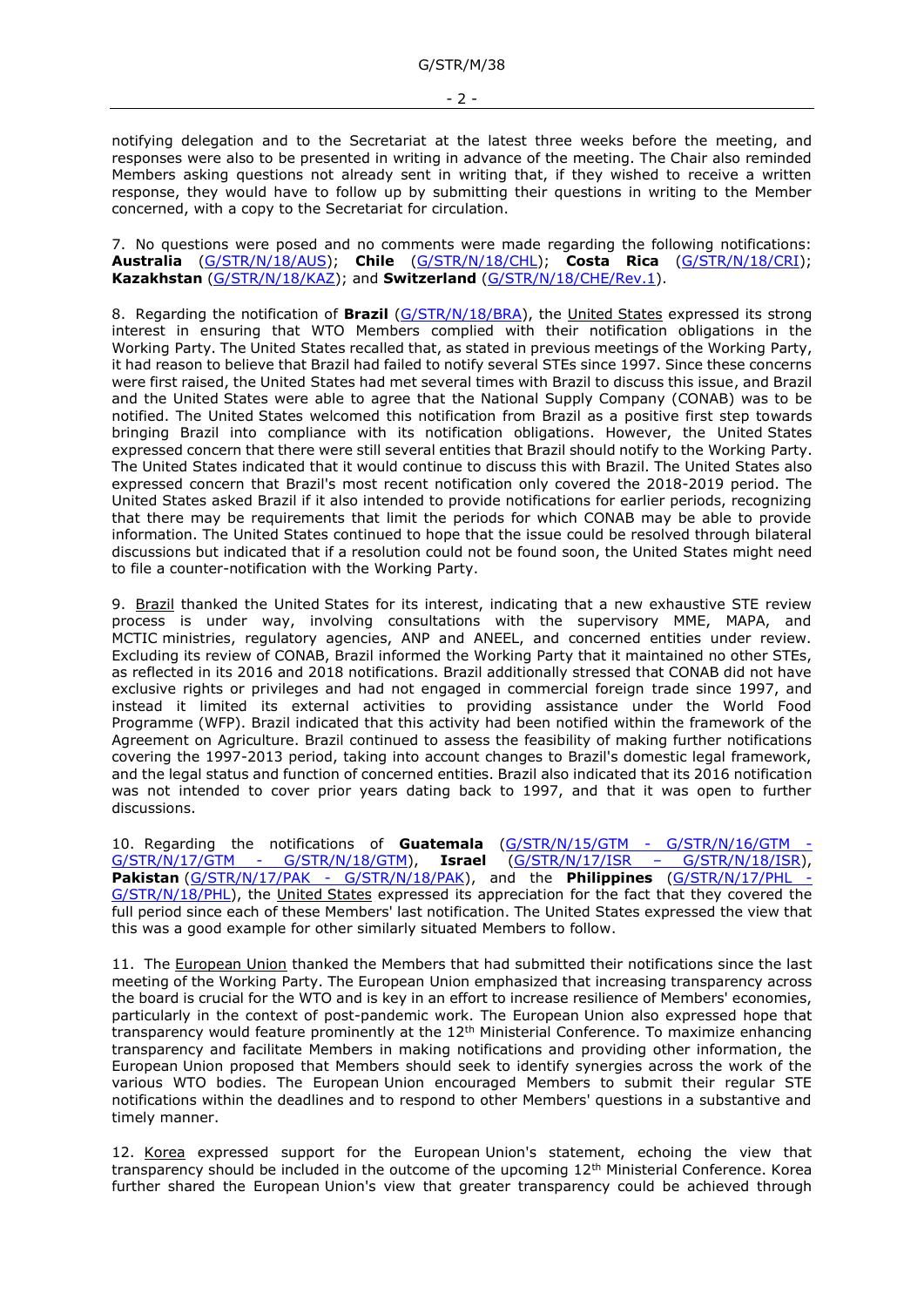identifying synergies across the work of the various WTO Committees and underscored the importance of transparency for Korea as a net exporting country.

13. Japan thanked the European Union for its statement and expressed support for enhancing transparency as a fundamental element and as one that serves to ensure implementation of the current rules. Japan also encouraged all Members to submit their notifications on time and supported identifying synergies between the work of the Working Party and the Committee on Agriculture.

14. Canada highlighted the importance of enhancing transparency not only in the context of the Working Party but across all WTO committees to benefit all Members and support the work of WTO committees to monitor the implementation of WTO commitments. Canada supported identifying synergies between WTO committees, such as between the Working Party and the Committee on Agriculture. To that end, Canada along with Switzerland and Norway had submitted proposals to improve the understanding of how agricultural STEs may influence global trade.

15. Switzerland expressed support for the European Union's proposals on enhancing transparency as well as identifying synergies between the work of WTO committees. Switzerland looked forward to further discussions on ways to streamline notification requirements and avoid duplication of notification efforts.

16. The Chair drew the attention of delegations to the document containing the Status of Notifications [\(G/STR/25\)](https://docs.wto.org/dol2fe/Pages/FE_Search/FE_S_S006.aspx?DataSource=Cat&query=@Symbol=%22G/STR/25%22%20OR%20@Symbol=%22G/STR/25/*%22&Language=English&Context=ScriptedSearches&languageUIChanged=true). The Chair noted that the Status of Notifications showed that many Members were not fulfilling their notification obligations and observed that this prevented Members from enjoying the full benefit of transparency. The Chair, therefore, urged Members that had not yet notified to do so, and to consult the Secretariat if they had any questions. The Chair also thanked Members that had notified and observed that their contribution to transparency was important.

17. The United States expressed appreciation for comments made earlier by Members on enhancing transparency, and thanked the Chair for her statement encouraging Members to make the required notifications. The United States noted that a number of Members had either failed to make any notification or had not notified for some time. Referring to data circulated by the Secretariat, the United States noted that 51 Members had not made a notification in the last ten years, and only 37 out of 136 Members had made the requisite notification for the most recent cycle. That was the lowest level of compliance the Working Party had ever seen, the previous being 45 notifications in 1996. The United States stressed that transparency was an important requirement for all WTO Members and notifications and counter-notifications were sometimes the only way that other Members could be properly informed of certain Members' activities in a given area. Low levels of compliance undermined the transparency function of the Working Party. The United States also noted that much of the information to be provided in the context of STE notifications had been provided and discussed in the Trade Policy Review process, in the WTO Committee on Agriculture, or had been otherwise provided to the WTO. Therefore, if it only required updating information, the notification process did not need to be cumbersome. Non-notification was a serious problem for the Working Party and required some type of action. The United States would fully support any initiative taken by the Chair or the Secretariat in this regard. In addition, the United States considered that timely and proper submission of notifications continued to impact the efficient functioning of the WTO more broadly. The United States noted that at the most recent meeting of the Council for Trade in Goods, the co-sponsors of the most recent revision of the proposal entitled "Procedures to Enhance Transparency and Strengthen Notification Requirements under WTO Agreements" [\(JOB/CTG/14/Rev.3\)](https://docs.wto.org/dol2fe/Pages/FE_Search/FE_S_S006.aspx?MetaCollection=WTO&SymbolList=%22JOB%2fCTG%2f14%2fRev.3%22+OR+%22JOB%2fCTG%2f14%2fRev.3%2f*%22&Serial=&IssuingDateFrom=&IssuingDateTo=&CATTITLE=&ConcernedCountryList=&OtherCountryList=&SubjectList=&TypeList=&FullTextHash=371857150&ProductList=&BodyDescriptionList=&OrganizationList=&ArticleList=&Contents=&CollectionList=&RestrictionTypeName=&PostingDateFrom=&PostingDateTo=&DerestrictionDateFrom=&DerestrictionDateTo=&ReferenceList=&Language=ENGLISH&SearchPage=FE_S_S001&ActiveTabIndex=0&HSClassificationList=&ServicesClassificationList=&EnvironmentClassificationList=&ICSClassificationList=&ICSClassificationDescList:EnvironmentClassificationDescList:ServicesClassificationDescList:HSClassificationDescList=&languageUIChanged=true) had expressed their intent to relaunch outreach to Members in the coming weeks as work continued to refine the proposal and address outstanding concerns of Members. The United States noted that while notification reporting by some Members had improved, overall those efforts had yielded limited and insufficient results. Part of the inability to meet notification commitments resulted from capacity constraints that could be supported through technical assistance, but there might also be procedural changes that could improve the operation and effectiveness of notification requirements. The United States welcomed ideas and comments to hone the proposal, to balance benefits with obligations, and to seek ways to reinforce the fundamental principle of transparency that is at the core of the WTO and remain critical to help restore the negotiating function of the WTO.

18. The Philippines supported the statements on the importance of identifying synergies in the work of WTO committees to help reduce Members' workload and thanked the Chair for encouraging Members to keep their notifications to the Working Party up to date.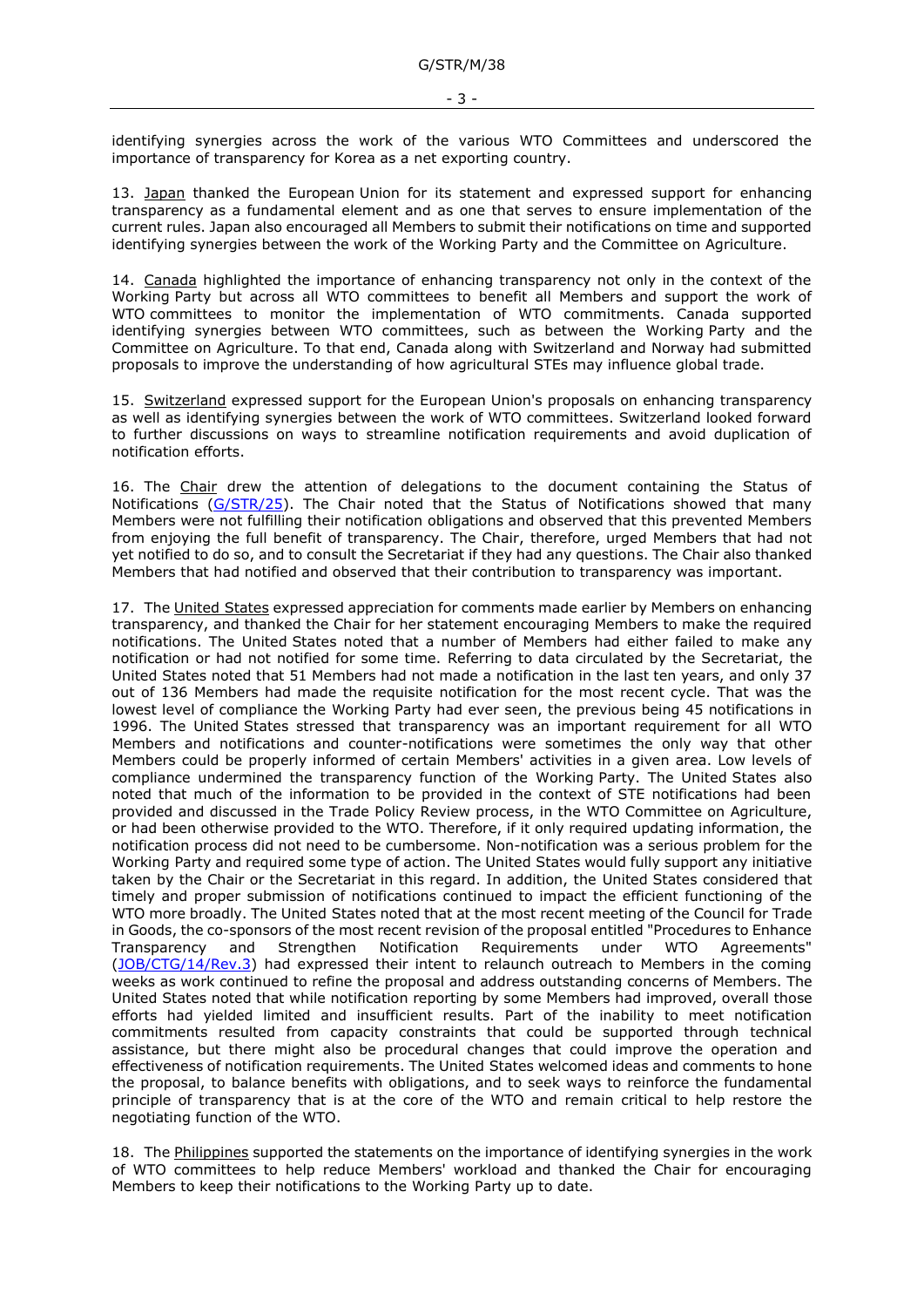19. The Working Party took note of the notifications, questions and answers and statements made.

## <span id="page-3-0"></span>**3 REVIEW OF NOTIFICATIONS PREVIOUSLY REVIEWED BY THE WORKING PARTY**

20. The Chair recalled that delegations had requested that the Working Party revert to notifications from three Members. First, Australia had asked the Working Party to revert to the notifications of **China** contained in document [G/STR/N/16/CHN -](https://docs.wto.org/dol2fe/Pages/FE_Search/FE_S_S006.aspx?MetaCollection=WTO&SymbolList=%22G%2fSTR%2fN%2f16%2fCHN%22+OR+%22G%2fSTR%2fN%2f16%2fCHN%2f*%22&Serial=&IssuingDateFrom=&IssuingDateTo=&CATTITLE=&ConcernedCountryList=&OtherCountryList=&SubjectList=&TypeList=&FullTextHash=371857150&ProductList=&BodyDescriptionList=&OrganizationList=&ArticleList=&Contents=&CollectionList=&RestrictionTypeName=&PostingDateFrom=&PostingDateTo=&DerestrictionDateFrom=&DerestrictionDateTo=&ReferenceList=&Language=ENGLISH&SearchPage=FE_S_S001&ActiveTabIndex=0&HSClassificationList=&ServicesClassificationList=&EnvironmentClassificationList=&ICSClassificationList=&ICSClassificationDescList:EnvironmentClassificationDescList:ServicesClassificationDescList:HSClassificationDescList=&languageUIChanged=true) G/STR/N/17/CHN. On 29 April 2021, Australia had submitted written questions, circulated as document G/STR/O1/CHN/10.

21. Australia indicated that it was seeking further information from China regarding the activities of its STEs with respect to the importation of agricultural commodities, such as cotton, and coal. Concerning agricultural commodities, Australia wished to learn more about the requirements and conditions that enterprises other than STEs must meet in order to obtain trading rights; how tariff rate quotas (TRQs) are apportioned among STEs and non-STEs; whether China has a reallocation mechanism to avoid underfill of the portion of a TRQ allocated to STE; and whether China had reviewed the involvement of STEs in its TRQs. Australia also sought an explanation from China on the involvement of STEs in the importation of coal into China, noting that no STEs for coal had been notified, and wished to know whether formal or informal quota administration was being used to allocate imports to state-owned enterprises in China. For both cotton and coal, Australia sought clarification of whether any Chinese authority had, directly or indirectly, officially or unofficially, instructed any Chinese STEs or other businesses to stop or limit purchases from Australia or from any other WTO Member. Finally, Australia indicated that it had requested some additional statistical information, which was not included in China's notifications, and requested an update from China on its overdue notifications.

22. China thanked Australia for its interest in China's previous notifications and for the further questions. China indicated that it was currently reviewing the questions, some of which had also been raised in the context of the Committee on Agriculture and the Council for on Trade in Goods, and would provide responses in due course. China reaffirmed that it was fully committed to fulfilling its WTO transparency and notification obligations, noting in this respect that it was finalizing its STE notification for the 2018-2020 period and would submit it for review shortly.

23. Regarding the notifications of **India** contained in documents [G/STR/N/15/IND](https://docs.wto.org/dol2fe/Pages/FE_Search/FE_S_S006.aspx?DataSource=Cat&query=@Symbol=%22G/STR/N/15/IND%22%20OR%20@Symbol=%22G/STR/N/15/IND/*%22&Language=English&Context=ScriptedSearches&languageUIChanged=true) and [G/STR/N/16/IND](https://docs.wto.org/dol2fe/Pages/FE_Search/FE_S_S006.aspx?DataSource=Cat&query=@Symbol=%22G/STR/N/16/IND%22%20OR%20@Symbol=%22G/STR/N/16/IND/*%22&Language=English&Context=ScriptedSearches&languageUIChanged=true) - [G/STR/N/17/IND,](https://docs.wto.org/dol2fe/Pages/FE_Search/FE_S_S006.aspx?DataSource=Cat&query=@Symbol=%22G/STR/N/17/IND%22%20OR%20@Symbol=%22G/STR/N/17/IND/*%22&Language=English&Context=ScriptedSearches&languageUIChanged=true) the Chair recalled that the United States had posed written questions to India on these notifications on 28 October 2019, which had been circulated as document [G/STR/Q1/IND/21.](https://docs.wto.org/dol2fe/Pages/FE_Search/FE_S_S006.aspx?DataSource=Cat&query=@Symbol=%22G/STR/Q1/IND/21%22%20OR%20@Symbol=%22G/STR/Q1/IND/21/*%22&Language=English&Context=ScriptedSearches&languageUIChanged=true) India had provided an initial oral response at the meeting of the Working Party of 1 November 2019, but no written response.

24. The United States informed the Chair that it had received written responses from India just prior to the meeting of the Working Party and was in the process of reviewing those responses. The United States indicated that it would follow up with India if necessary and looked forward to any further updated information that had not yet been provided in relation to the responses.

25. Australia welcomed India's notifications in document [G/STR/N/16/IND](https://docs.wto.org/dol2fe/Pages/FE_Search/FE_S_S006.aspx?DataSource=Cat&query=@Symbol=%22G/STR/N/16/IND%22%20OR%20@Symbol=%22G/STR/N/16/IND/*%22&Language=English&Context=ScriptedSearches&languageUIChanged=true) - G/STR/N/17/IND containing trade data for the 2014-2018 period. Australia noted that India's notifications did not list any STEs with import and/or export privileges for pulses. However, it appeared that several STEs listed in the notification had been granted exclusive or special rights or privileges for pulses, which could influence the level or direction of imports or exports of pulses. There were also other enterprises not listed in the notification that appeared to have similar special rights or privileges for pulses. Australia observed that in July 2019 it had posed questions to India that were circulated in document [G/STR/Q1/IND/20](https://docs.wto.org/dol2fe/Pages/FE_Search/FE_S_S006.aspx?MetaCollection=WTO&SymbolList=%22G%2fSTR%2fQ1%2fIND%2f20%22+OR+%22G%2fSTR%2fQ1%2fIND%2f20%2f*%22&Serial=&IssuingDateFrom=&IssuingDateTo=&CATTITLE=&ConcernedCountryList=&OtherCountryList=&SubjectList=&TypeList=&FullTextHash=371857150&ProductList=&BodyDescriptionList=&OrganizationList=&ArticleList=&Contents=&CollectionList=&RestrictionTypeName=&PostingDateFrom=&PostingDateTo=&DerestrictionDateFrom=&DerestrictionDateTo=&ReferenceList=&Language=ENGLISH&SearchPage=FE_S_S001&ActiveTabIndex=0&HSClassificationList=&ServicesClassificationList=&EnvironmentClassificationList=&ICSClassificationList=&ICSClassificationDescList:EnvironmentClassificationDescList:ServicesClassificationDescList:HSClassificationDescList=&languageUIChanged=true) and related to India's notification [G/STR/N/15/IND.](https://docs.wto.org/dol2fe/Pages/FE_Search/FE_S_S006.aspx?MetaCollection=WTO&SymbolList=%22G%2fSTR%2fN%2f15%2fIND%22+OR+%22G%2fSTR%2fN%2f15%2fIND%2f*%22&Serial=&IssuingDateFrom=&IssuingDateTo=&CATTITLE=&ConcernedCountryList=&OtherCountryList=&SubjectList=&TypeList=&FullTextHash=371857150&ProductList=&BodyDescriptionList=&OrganizationList=&ArticleList=&Contents=&CollectionList=&RestrictionTypeName=&PostingDateFrom=&PostingDateTo=&DerestrictionDateFrom=&DerestrictionDateTo=&ReferenceList=&Language=ENGLISH&SearchPage=FE_S_S001&ActiveTabIndex=0&HSClassificationList=&ServicesClassificationList=&EnvironmentClassificationList=&ICSClassificationList=&ICSClassificationDescList:EnvironmentClassificationDescList:ServicesClassificationDescList:HSClassificationDescList=&languageUIChanged=true) Australia thanked India for the responses it provided in the 16 July 2019 meeting of the Working Party, and requested that India confirm whether the responses it provided remain accurate for the period covered by India's subsequent notification, [G/STR/N/16/IND -](https://docs.wto.org/dol2fe/Pages/FE_Search/FE_S_S006.aspx?MetaCollection=WTO&SymbolList=%22G%2fSTR%2fN%2f16%2fIND%22+OR+%22G%2fSTR%2fN%2f16%2fIND%2f*%22&Serial=&IssuingDateFrom=&IssuingDateTo=&CATTITLE=&ConcernedCountryList=&OtherCountryList=&SubjectList=&TypeList=&FullTextHash=371857150&ProductList=&BodyDescriptionList=&OrganizationList=&ArticleList=&Contents=&CollectionList=&RestrictionTypeName=&PostingDateFrom=&PostingDateTo=&DerestrictionDateFrom=&DerestrictionDateTo=&ReferenceList=&Language=ENGLISH&SearchPage=FE_S_S001&ActiveTabIndex=0&HSClassificationList=&ServicesClassificationList=&EnvironmentClassificationList=&ICSClassificationList=&ICSClassificationDescList:EnvironmentClassificationDescList:ServicesClassificationDescList:HSClassificationDescList=&languageUIChanged=true) G/STR/N/17/IND. Australia recalled that it had posed the following questions: (i) does India grant any enterprise any special rights or privileges for the import or export of pulses; (ii) noting some of the STEs reported in India's notification advise on their websites that they supply pulses in the domestic market, can India confirm that no STE exported any domestically-procured pulses; and (iii) can India confirm if its STEs disposed of pulses at market prices, operating according to market economy principles? Australia indicated that it looked forward to India's responses in due course.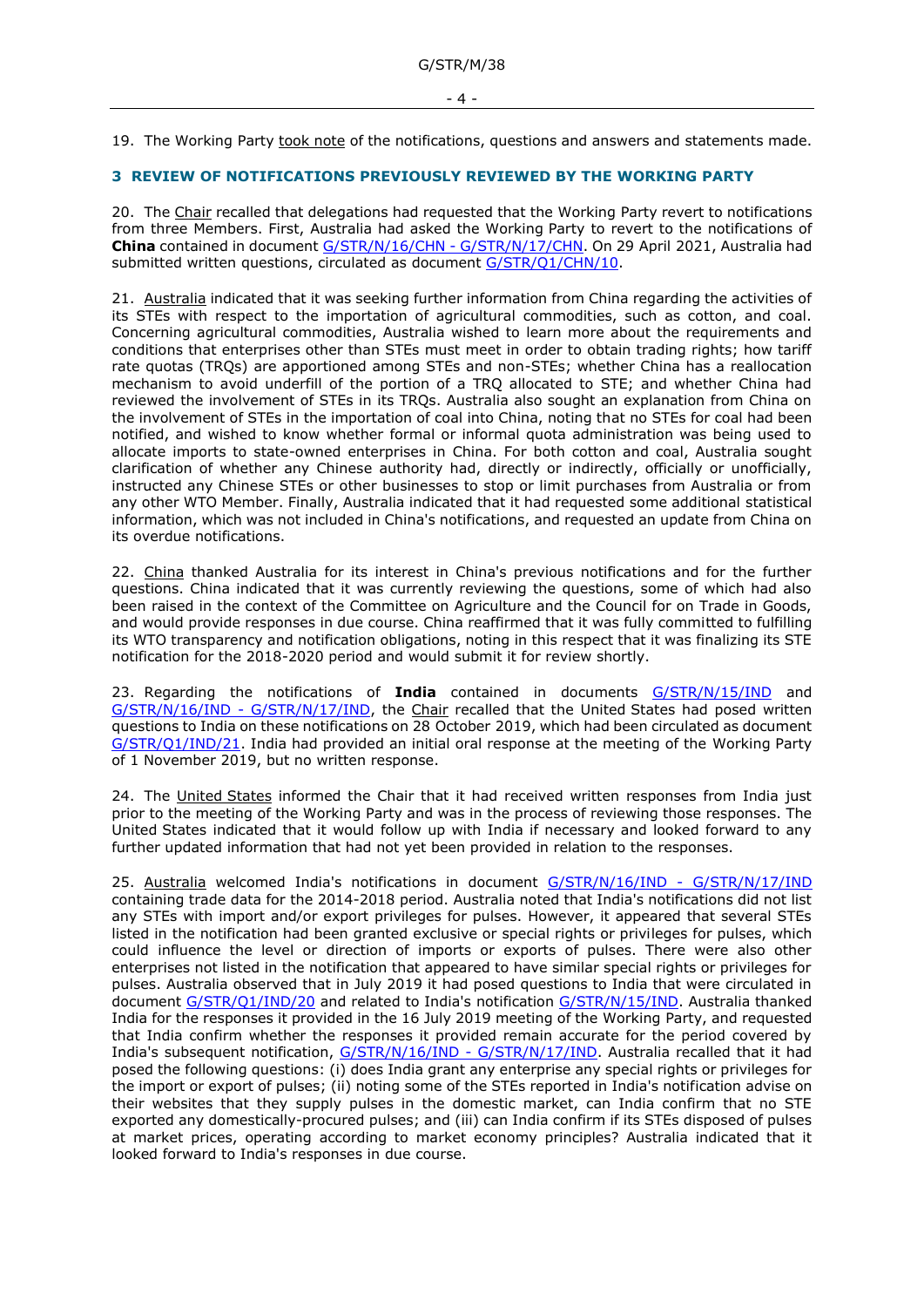26. India thanked the United States and Australia for their interest in India's STE notifications. In response to Australia, India indicated that it would respond in due course but did not have a response at this stage. India additionally confirmed that it had submitted written replies to the United States' questions prior to the meeting and looked forward to any further enquiries from the United States. In response to the United States, India also indicated that it would submit updated information as necessary at an appropriate time.

27. Regarding the notifications of **Viet Nam** [\(G/STR/N/15/VNM -](https://docs.wto.org/dol2fe/Pages/FE_Search/FE_S_S006.aspx?DataSource=Cat&query=@Symbol=%22G/STR/N/15/VNM%22%20OR%20@Symbol=%22G/STR/N/15/VNM/*%22&Language=English&Context=ScriptedSearches&languageUIChanged=true) G/STR/N/16/VNM), the Chair recalled that the United States had made a counter-notification, [G/STR/Q1/VNM/4,](https://docs.wto.org/dol2fe/Pages/FE_Search/FE_S_S006.aspx?DataSource=Cat&query=@Symbol=%22G/STR/Q1/VNM/4%22%20OR%20@Symbol=%22G/STR/Q1/VNM/4/*%22&Language=English&Context=ScriptedSearches&languageUIChanged=true) and that Viet Nam had responded in documents [G/STR/Q1/VNM/5](https://docs.wto.org/dol2fe/Pages/FE_Search/FE_S_S006.aspx?DataSource=Cat&query=@Symbol=%22G/STR/Q1/VNM/5%22%20OR%20@Symbol=%22G/STR/Q1/VNM/5/*%22&Language=English&Context=ScriptedSearches&languageUIChanged=true) and [G/STR/Q1/VNM/5/Corr.1.](https://docs.wto.org/dol2fe/Pages/FE_Search/FE_S_S006.aspx?DataSource=Cat&query=@Symbol=%22G/STR/Q1/VNM/5/Corr.1%22%20OR%20@Symbol=%22G/STR/Q1/VNM/5/Corr.1/*%22&Language=English&Context=ScriptedSearches&languageUIChanged=true) The United States had asked follow-up questions to Viet Nam in document G/STR/O1/VNM/6, and Viet Nam had responded to these questions in document [G/STR/Q1/VNM/7.](https://docs.wto.org/dol2fe/Pages/FE_Search/FE_S_S006.aspx?DataSource=Cat&query=@Symbol=%22G/STR/Q1/VNM/7%22%20OR%20@Symbol=%22G/STR/Q1/VNM/7/*%22&Language=English&Context=ScriptedSearches&languageUIChanged=true) The United States in November 2020 had posed follow-up questions to Viet Nam in documents [G/STR/Q1/VNM/8](https://docs.wto.org/dol2fe/Pages/FE_Search/FE_S_S006.aspx?MetaCollection=WTO&SymbolList=%22G%2fSTR%2fQ1%2fVNM%2f8%22+OR+%22G%2fSTR%2fQ1%2fVNM%2f8%2f*%22&Serial=&IssuingDateFrom=&IssuingDateTo=&CATTITLE=&ConcernedCountryList=&OtherCountryList=&SubjectList=&TypeList=&FullTextHash=371857150&ProductList=&BodyDescriptionList=&OrganizationList=&ArticleList=&Contents=&CollectionList=&RestrictionTypeName=&PostingDateFrom=&PostingDateTo=&DerestrictionDateFrom=&DerestrictionDateTo=&ReferenceList=&Language=ENGLISH&SearchPage=FE_S_S001&ActiveTabIndex=0&HSClassificationList=&ServicesClassificationList=&EnvironmentClassificationList=&ICSClassificationList=&ICSClassificationDescList:EnvironmentClassificationDescList:ServicesClassificationDescList:HSClassificationDescList=&languageUIChanged=true) and [G/STR/Q1/VNM/8/Corr.1.](https://docs.wto.org/dol2fe/Pages/FE_Search/FE_S_S006.aspx?MetaCollection=WTO&SymbolList=%22G%2fSTR%2fQ1%2fVNM%2f8%2fCorr.1%22+OR+%22G%2fSTR%2fQ1%2fVNM%2f8%2fCorr.1%2f*%22&Serial=&IssuingDateFrom=&IssuingDateTo=&CATTITLE=&ConcernedCountryList=&OtherCountryList=&SubjectList=&TypeList=&FullTextHash=371857150&ProductList=&BodyDescriptionList=&OrganizationList=&ArticleList=&Contents=&CollectionList=&RestrictionTypeName=&PostingDateFrom=&PostingDateTo=&DerestrictionDateFrom=&DerestrictionDateTo=&ReferenceList=&Language=ENGLISH&SearchPage=FE_S_S001&ActiveTabIndex=0&HSClassificationList=&ServicesClassificationList=&EnvironmentClassificationList=&ICSClassificationList=&ICSClassificationDescList:EnvironmentClassificationDescList:ServicesClassificationDescList:HSClassificationDescList=&languageUIChanged=true)

28. The United States requested Viet Nam to provide an update as to when it would submit written responses to the questions. In addition, the United States noted that during its most recent Trade Policy Review, Viet Nam indicated that it needed to consult internally to gather needed information before submitting the notifications due in 2010, 2012, 2018 and 2020. The United States requested an update as to when Viet Nam intended to submit notifications for these review periods, particularly for the oldest years where information should be readily available.

29. Viet Nam thanked the United States for the further questions in document [G/STR/Q1/VNM/8](https://docs.wto.org/dol2fe/Pages/FE_Search/FE_S_S006.aspx?MetaCollection=WTO&SymbolList=%22G%2fSTR%2fQ1%2fVNM%2f8%22+OR+%22G%2fSTR%2fQ1%2fVNM%2f8%2f*%22&Serial=&IssuingDateFrom=&IssuingDateTo=&CATTITLE=&ConcernedCountryList=&OtherCountryList=&SubjectList=&TypeList=&FullTextHash=371857150&ProductList=&BodyDescriptionList=&OrganizationList=&ArticleList=&Contents=&CollectionList=&RestrictionTypeName=&PostingDateFrom=&PostingDateTo=&DerestrictionDateFrom=&DerestrictionDateTo=&ReferenceList=&Language=ENGLISH&SearchPage=FE_S_S001&ActiveTabIndex=0&HSClassificationList=&ServicesClassificationList=&EnvironmentClassificationList=&ICSClassificationList=&ICSClassificationDescList:EnvironmentClassificationDescList:ServicesClassificationDescList:HSClassificationDescList=&languageUIChanged=true) and the related corrigendum, as well as for its statement at the meeting. Concerning outstanding notifications due in 2010, 2012, 2018 and 2020, Viet Nam reiterated that it attached great importance to transparency and had made best efforts in fulfilling its WTO notification obligations. Despite capacity constraints, Viet Nam was working hard to consult with all relevant agencies, gather information and would submit notifications in due course. Regarding the United States' follow- up questions, Viet Nam indicated that it was currently holding intense consultations with concerned entities so as to provide the United States with a written reply to clarify all remaining issues.

30. The Working Party took note of the notifications, questions and answers and statements made.

## <span id="page-4-0"></span>**4 CONTINUED NON-NOTIFICATION OF STATE TRADING ENTERPRISES BY THE RUSSIAN FEDERATION**

31. The United States regretted that this was the twelfth consecutive meeting at which the continued non-notification of STEs by the Russian Federation was on the agenda, and the ninth year that this issue had been raised in the Working Party. The United States understood that the Russian Federation had made an effort to meet its transparency commitments in other WTO bodies, but the United States regretted that this effort was being resisted in this Working Party. The Russian Federation had missed five consecutive notification cycles, or ten years, as indicated in the most recent Status of Notifications, and had not fulfilled a single STE notification obligation since joining the WTO. The United States explained that transparency was an important WTO requirement, which the Russian Federation had agreed to abide by when it joined the WTO, and which served an important function for all WTO Members to better understand and evaluate Members' STE operations and compliance with relevant WTO obligations. That having been said, the United States welcomed statements made by the Russian Federation at the October 2016 meeting of the Working Party acknowledging that companies had been granted the exclusive right to export liquefied natural gas and would, therefore, be notified. In addition, the United States noted and welcomed that the Russian Federation had previously indicated that it was planning to notify JSC United Grain Company as an STE. However, at the Working Party meetings in both 2019 and 2020, the Russian Federation had indicated that this may not be the case, although it had given no explanation for the change in the Russian Federation's position. The United States had attempted to discuss this issue bilaterally with the Russian Federation and continued to wait for an opportunity to do so. At the November 2020 meeting, the Russian Federation had also stated that it needed more time to complete its preparatory work on the notification. The Russian Federation had taken this same position since October 2012, i.e. since the first meeting of the Working Party after the Russian Federation had become a Member. Given these and other past indications by the Russian Federation that a notification was coming, the United States asked the Russian Federation to update the Working Party on when its notification would be submitted for review, and on whether the upcoming notification would provide all the required information for the missing years, as well as the most recent period.